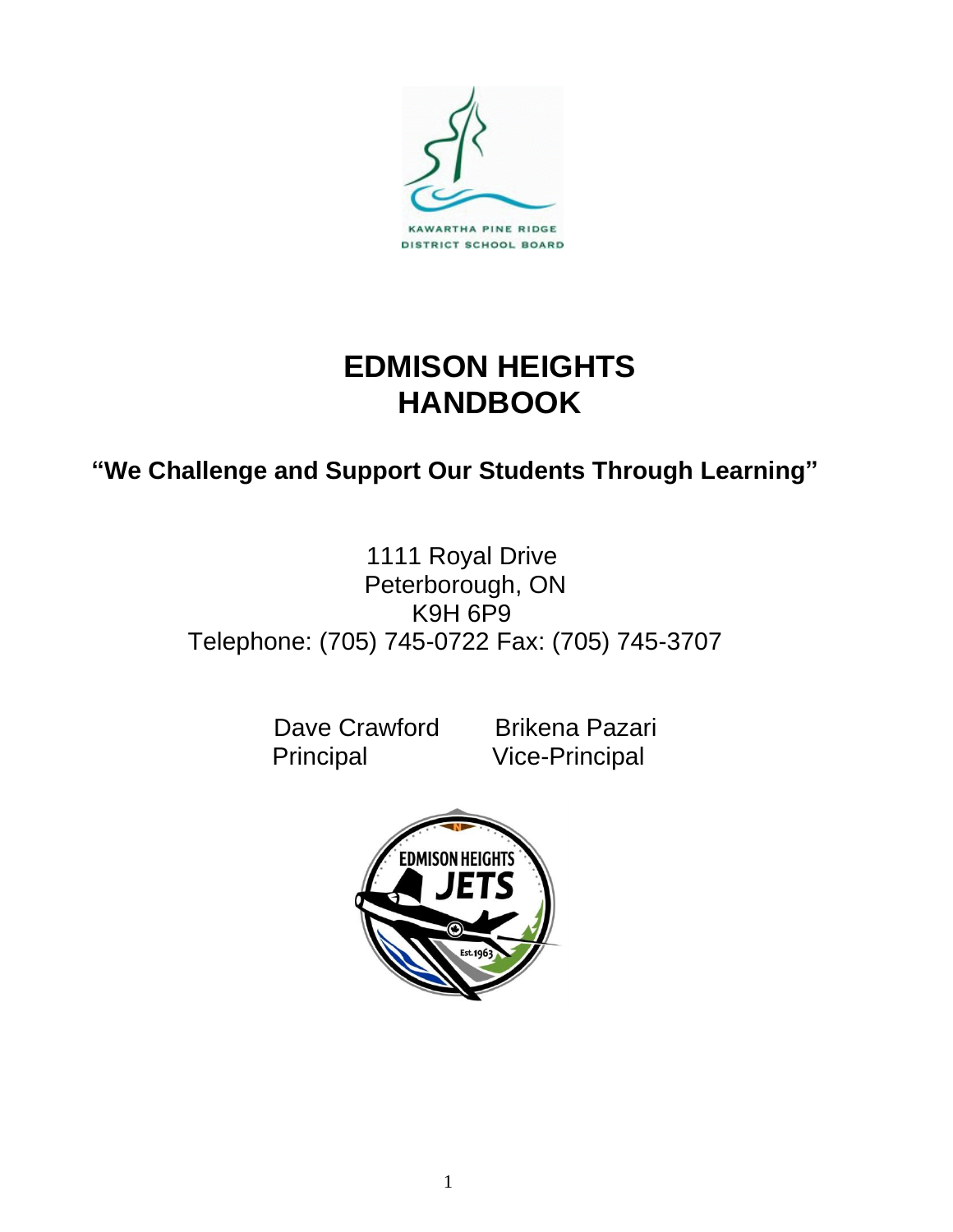Dear Students/Parents/Guardians,

As a student of Edmison Heights Public School, you are part of a dynamic school community. This community is recognized for producing students who demonstrate citizenship and reach to achieve their fullest potential academically.

Take advantage of the support and opportunities offered to you. If you do, you will find your school life enriching and rewarding. Who you become here will impact the rest of your life experiences. Make the most of every minute!

We look forward to being a part of your lives, and watching you grow.

Your Teaching and Administrative Team

#### **Dress Code**

We appreciate your support to ensure that all clothing the students wear displays no offensive messages, symbols or pictures. Alcohol, drug and tobacco advertisements are deemed inappropriate. The midriff and personal undergarments should be covered. Any clothing that is deemed immodest by the administration is unacceptable. Students who are inappropriately dressed will:

I) be required to cover up, or

II) be sent home to change, or

III) be provided with a school t-shirt.

**Due to allergies, we request that perfumes, colognes, after shave lotions and other perfumed products not be used.** 

**\_\_\_\_\_\_\_\_\_\_\_\_\_\_\_\_\_\_\_\_\_\_\_\_\_\_\_\_\_\_\_\_\_\_\_**

#### **Valuables**

Students are advised not to bring valuable articles to school since we cannot be responsible for their safekeeping. **Should a student bring a cell phone to school, it is expected to be POWERED OFF and PUT AWAY for the day, unless otherwise specified by their teacher.**

**Students will not be taking their cell phones on the yard during recess breaks.**

#### **Food Program**

The breakfast bins are delivered on Monday to each class. A variety of nutritious food is offered.

\_\_\_\_\_\_\_\_\_\_\_\_\_\_\_\_\_\_\_\_\_\_\_\_\_\_\_\_\_\_\_\_\_\_\_\_\_\_\_\_\_

\_\_\_\_\_\_\_\_\_\_\_\_\_\_\_\_\_\_\_\_\_\_\_\_\_\_\_\_\_\_\_\_\_\_\_\_\_\_\_\_\_\_

#### **Web-Site/ Communication**

Information and monthly newsletters can be found through our website. Our staff is always available for phone calls as well.

http://edmisonheights.kprdsb.ca

#### **School Day**

Edmison Heights operates on a balanced day format. The day is divided into 3 equal portions of 100 minutes each with a 20 minute Nutrition Break/20 minute recess between each session.

| 8:55           | Entry bell, classes begin |
|----------------|---------------------------|
| $10:35-11:15$  | Break/Lunch               |
| $12:55 - 1:35$ | Break/Lunch               |
| 3:15           | Dismissal                 |
|                |                           |

#### **School Year Calendar**

The school year calendar is available on the board website: www.kprdsb.ca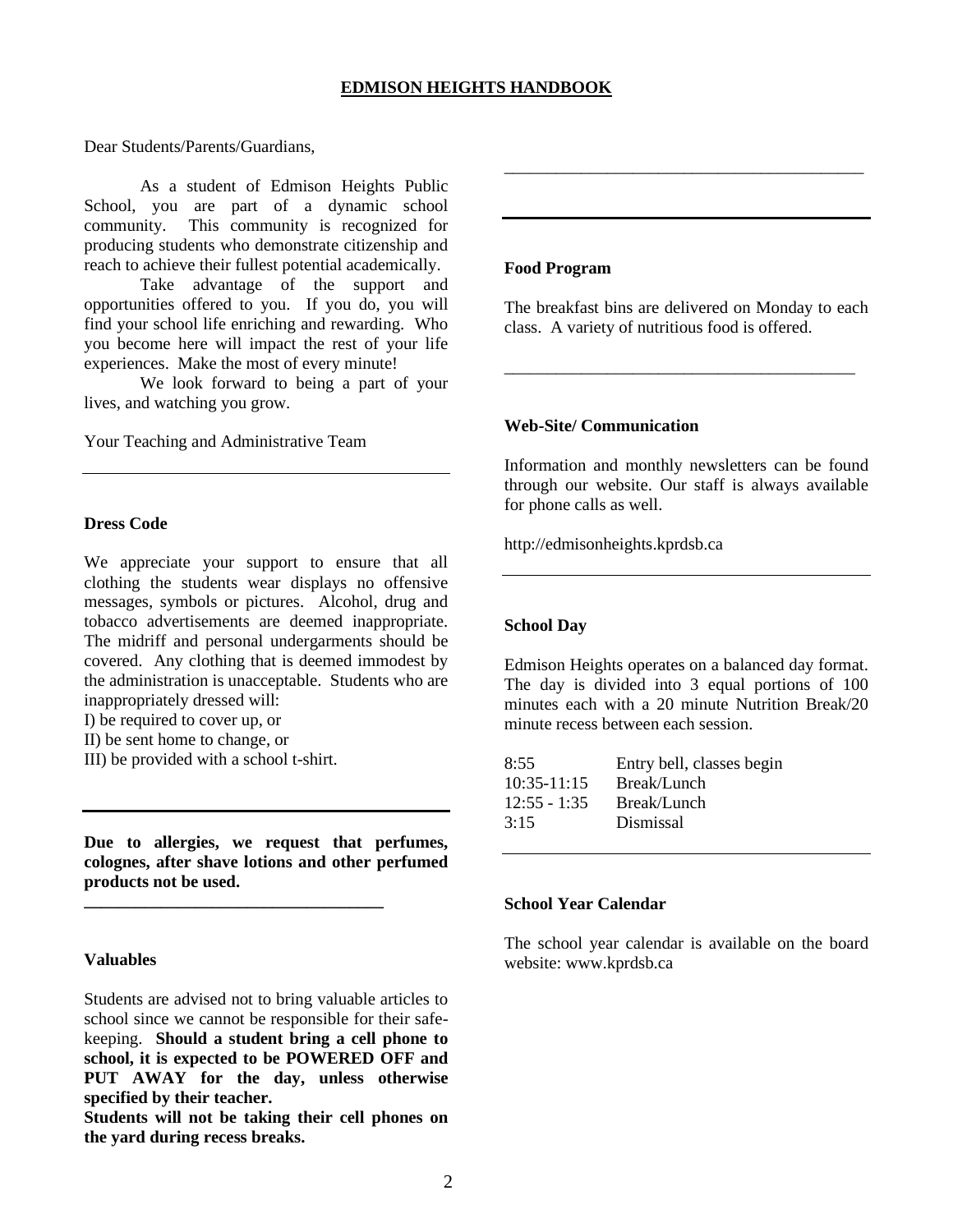#### **Visitors to our School**

Parents and community members are welcome to visit the school. To ensure the safety of everyone in the building, the Board requires *all visitors to begin their visit at the main office.* Our number one goal is to provide a safe and secure learning environment for staff and students, free from as many distractions and interruptions as possible. This will ensure the most effective and productive use of class instructional time.

In this light, we ask that you **do not go directly** to your child's classroom or portable when visiting the school (dropping off homework, lunches, dropping off or picking up students, etc.). Your visit can be very disruptive to the teacher who may be in the middle of a lesson and to students who may be working. If you need to see your child, please come to the office and s/he will be called to the office to see you. If after-school plans change during the day and you need to leave a message for your child, please leave your message with the office and we will ensure that the message is passed along to your child. We will not call a child out of class to take a phone call except in the case of emergencies. We also ask that parents **not call or text** students during the school instructional day.

Parent volunteers and classroom visitors are required to sign in at the office. All volunteers are required to provide the office with an up-to-date police records check completed and submitted prior to commencing their volunteer assignment, including school trips and classroom support. A receipt indicating payment is not acceptable for this purpose. Please note: signs are posted in all schools indicating that trespassers will be prosecuted.

#### **Arrival and Departure**

Students are requested to time their arrival with the start of yard supervision at 8:30 a.m. Bus students are supervised from the time of their arrival at school.

All students are expected to leave school property after dismissal unless other arrangements have been made. Any student who feels threatened or unsafe on the way home, is welcome to return to the school and report their concerns to the office.

Our school participates in the SAFE ARRIVAL PROGRAM. It is the responsibility of parents to contact the school if a student will be absent or late for the day. Please call 1-844-434-8119 or go to studentabsence.kprdsb.ca

Students with numerous absences/lates will be referred to the Board's Attendance Counselor for support.

Students who arrive after the 8:55 bell are considered **late** and are required to report to the office. If a student is significantly late due to an appointment or family circumstance, please send a note explaining the reason for the delay in arrival. A student who needs to leave the school early, should bring a note and sign out at the office.

#### **Student Illness/Accident**

When a child becomes ill or is injured during the school day, the child will be attended to and made comfortable by school staff. Every effort will be made to contact parents/guardians (or emergency contacts) to alert them as to their child=s condition so that they can take the child home or seek medical services. In the event of serious injury, the school will call an ambulance and then notify the parents.

#### **Medications**

Although it is preferable to have medication given to a child by the parent, there are exceptional circumstances when students require the administration of medication during the school day. They must have a form on file at the school. This form is available from the office. It is required for all forms of medication including inhalers and epipens. If a student has a medical concern or a severe allergy, a **Plan Of Care** form may be completed by the parent/guardian in consultation with school administration. Please contact us if your son or daughter have potential life threatening issues (e.g., diabetes, heart conditions, and anaphylactic) These forms must be updated and completed annually.

#### **Lunch Time Arrangements**

All students eat lunches in their classrooms during the Nutrition Breaks. The school staff provide supervision for students remaining at school during nutrition breaks.

#### **Attendance Procedures**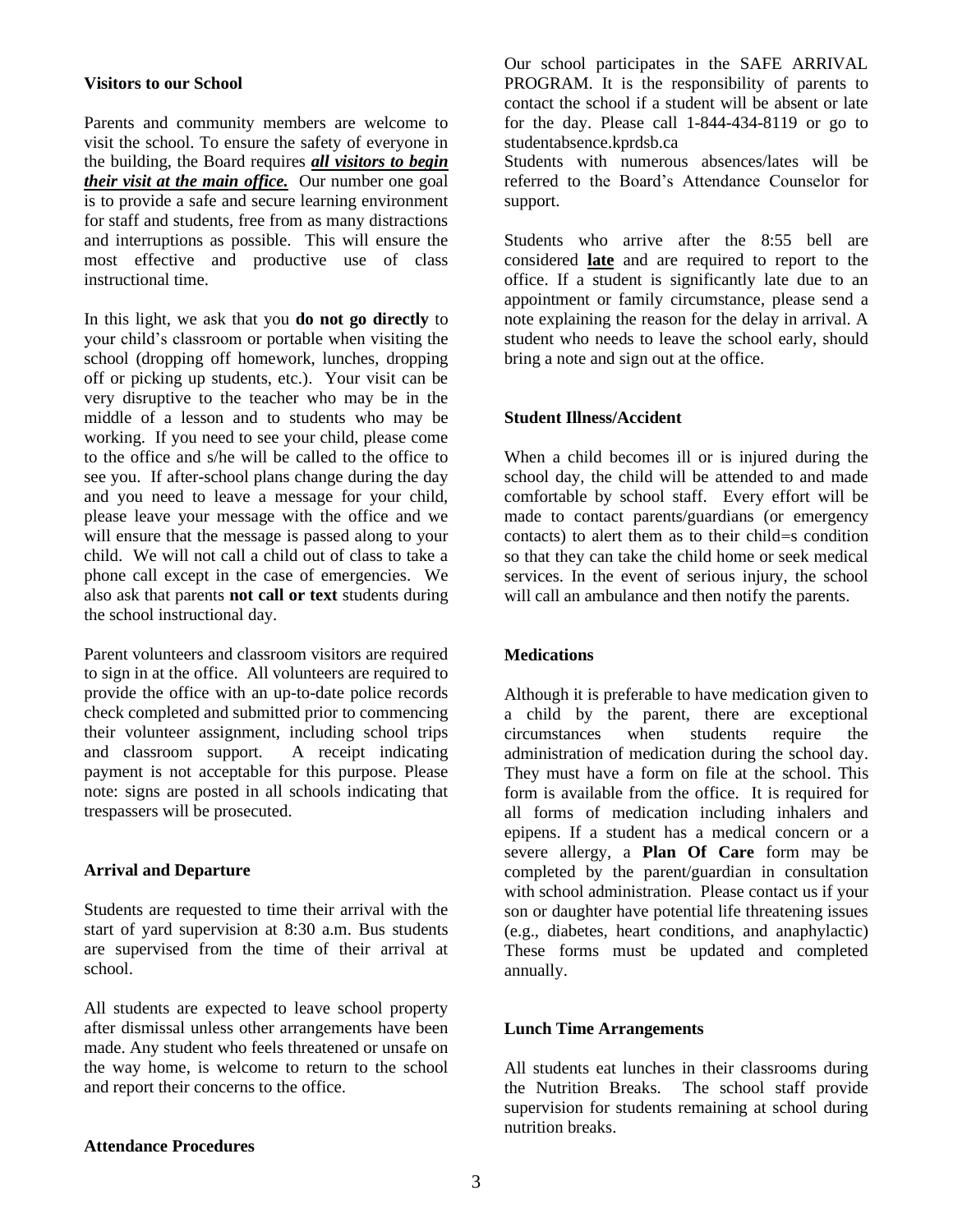Students who remain at school for lunch should: -remain seated until dismissed by staff -tidy their own area

#### **Promoting Respect Through Student Clubs/Groups/Activities**

In keeping with the Board's Equity, Diversity and Inclusion policy (B-3.2) and administrative regulation (B-3.2.1), all schools within the KPRDSB, including Percy Centennial, welcome and support students who wish to lead or participate in school clubs, groups, or activities that promote safe, accepting, equitable, positive, diverse and inclusive environments. This includes activities that promote anti-racism, gender equity, respect for people living with disabilities, and for people of all sexual orientations, gender identities and expressions.

#### **KPR Assessment, Evaluation, and Reporting Guidelines**

**Assessment** is the process of gathering, from a variety of sources, information that accurately reflects how well a student is achieving the curriculum expectations in a subject or course and the learning skills and work habits. **Evaluation** is the process of judging the quality of student learning on the basis of established criteria and assigning a value to represent that quality. Evaluation is based on assessments of learning that provide data on student achievement at strategic times throughout the grade/subject/course, often at

#### **Our teacher practices reflect:**

the end of a period of instruction.

• use of equitable practices and procedures that meet the needs of all students and may not necessarily be the same for all students.

• assessing, evaluating and reporting on the achievement of curriculum expectations and the demonstration of learning skills/work habits separately

• gathering evidence of student achievement for evaluation collected over time in the form of observations, conversations and student products to inform professional judgment

• determining the final grade on a student's report card using professional judgment and interpretation of evidence that reflects the student's most consistent level of achievement, with special consideration given to more recent evidence. The averaging of marks is not the *sole* determinant of a final grade.

#### **Students must:**

• be responsible for their behaviour in the classroom and for providing evidence of their achievement of the overall expectations within the time frame specified by the teacher, and in the form approved by the teacher.

#### **Learning Skills and Work Habits:**

*Responsibility, Organization, Independent Work, Collaboration, Initiative, Self Regulation* Learning skills and work habits will be intentionally taught, assessed and evaluated separately from the curriculum. They are strong indicators of potential successes and difficulties.

#### **Late & Missed Assignments for Evaluation:**

The teacher will clearly indicate the due date for completion of an assignment for evaluation and the success criteria for the assignment. A number of strategies may be used to help prevent and/or address late and missed assignments. Teachers will use a variety of strategies before considering deducting marks or ultimately assigning a mark of zero, including parental contact.

A missed *assignment for evaluation* is one that is not submitted or completed. The teacher will clearly indicate the due date for completion of an assignment

Before an assignment can be considered missed: • the student must be given an opportunity to explain the missed assignment

• students and parents must have been informed of the impending missed assignment and the consequences for missing the assignment. If marks are deducted on an assignment for evaluation, teachers will ensure that mark deductions will not result in a final percentage grade that misrepresents the measurement of a student's attainment of the overall learning goals.

#### **Homework:**

Homework is work that students do at home to practice learned skills, consolidate knowledge and skills, and/or prepare for the next class. Assignments for evaluation must not include homework. Information collected through homework completion will be used as data to inform instruction.

#### **Cheating and Plagiarism:**

Academic honesty is a cornerstone of student learning. Cheating and plagiarism are academic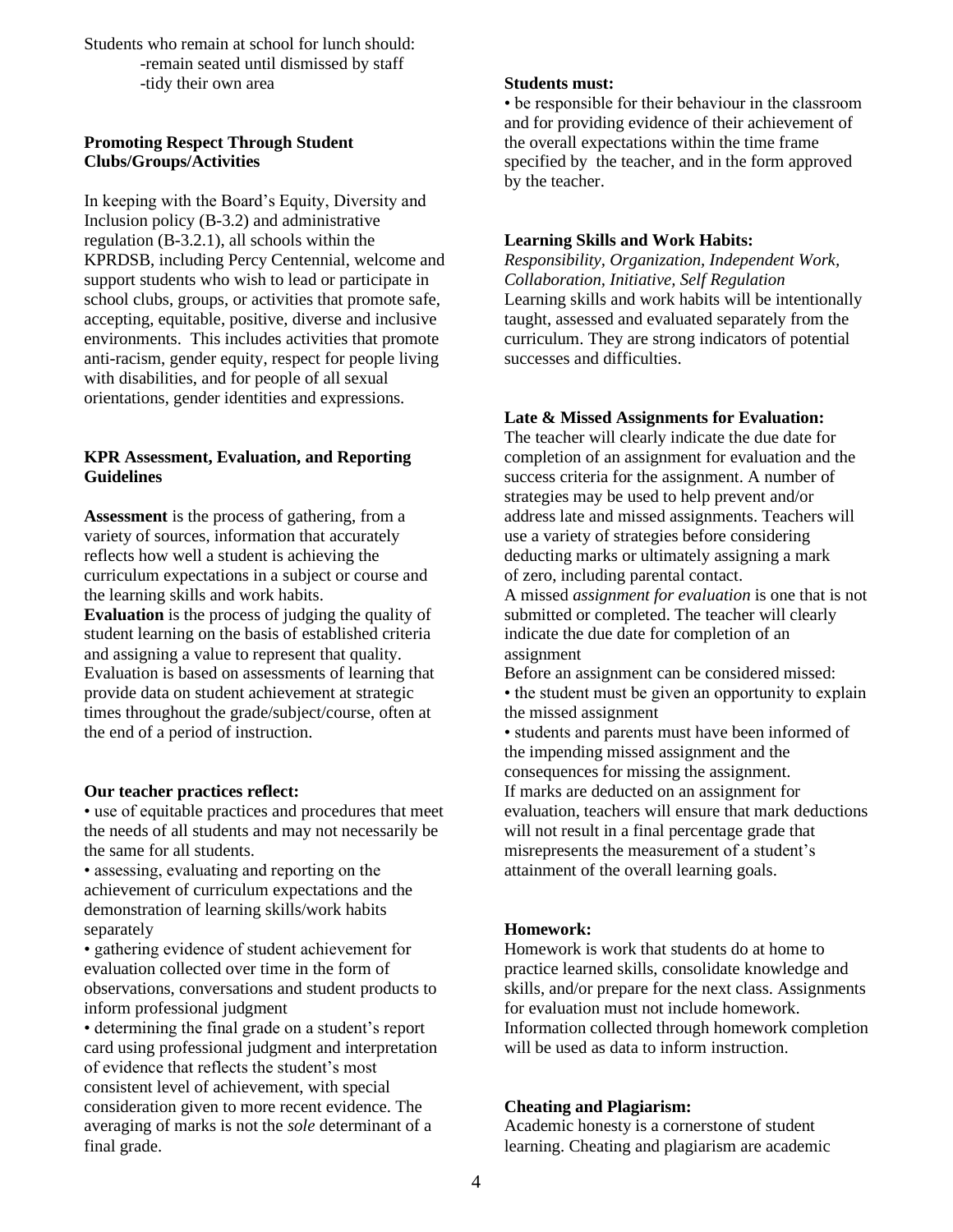dishonesty; both are forms of lying and they are a serious academic offense.

*Cheating is dishonest behaviour or attempted dishonest behaviour during tests, examinations or in the creation of assignments for evaluation*. *Plagiarism is using words, numbers, graphics, photos, music, ideas or any work of another as one's own without proper referencing*.

Students must always acknowledge others' work (writing, ideas, graphics, data, music,etc.) by citing sources, even those from the internet, correctly. If a principal determines that a student has cheated or plagiarized, there will be a continuum of behavioural and academic responses and consequences based on the grade level of the student, the maturity of the student, the number and frequency of incidents and the individual circumstances of the student. Remediation and/or consequences for students found to be plagiarizing or cheating may include: re-doing the assignment, completing an alternate assignment, informing parents, demonstrating their understanding of plagiarism or cheating, and/or loss of marks on the original assignment for evaluation.

#### **Code I in Grades 1-8:**

"I" is a code used in Grades 1-8 by teachers when, in their professional judgement, there is insufficient evidence of student achievement on overall expectations to determine a final grade. This may happen, for example, if a student recently moved schools or had an extended illness. Students who receive "I" on the final report card will not receive a mark for that subject area.

#### **Communicating and Reporting Achievement:**

Teachers will communicate regularly with students and parents/guardians to ensure they are informed of student progress. This ongoing dialogue between teachers, students and parents about student achievement will be both informal and formal (e.g., phone calls, notes, emails, report cards and interviews). School Progress Reports are sent home in November and Term I Report Cards will go home in February, while Term II Report Cards will go home in late June.

For more information about Kawartha Pine Ridge District School Board's policy supporting Assessment, Evaluation and Reporting see this link: http://kprcontentlibrary.kprdsb.ca:8080/docushare/ds web/View/Collection-55

## **SCHOOL CODE OF CONDUCT:**

**Rationale:** Everyone has the right to be safe and to feel safe, welcome and included at school.

## **Responsibilities**

- Safety is everyone's responsibility.
- Everyone in our school community is responsible for promoting safe, caring relationships that respect human dignity.
- Everyone is responsible for preventing harm.
- Students, staff, volunteers, parents and guardians have additional responsibilities unique to their roles.

#### **Standards of Behaviour**

- We value one another and treat each other with respect and dignity.
- We educate our students to be caring, responsible community members who protect everyone's physical, social, academic and emotional well-being.
- Bullying and harassment in any form are wrong and hurtful. Bullying is aggressive and typically repeated behaviour that is intended to cause harm, fear or a negative environment for another individual. Bullying is an abuse of power, authority or control over another person or group. It is never acceptable.
- Everyone has a role to play as we work together to prevent, identify and respond to bullying and exclusion. We all are accountable for our actions.
- Where bullying does occur, we respond in a manner that is fair and appropriate, to build relationships that are respectful. Restorative practice is one strategy we use to prevent, and repair the harm caused by, bullying and exclusion.
- We also use progressive discipline to prevent and respond to behaviour that violates this Code of Conduct. Consequences for unacceptable behaviour may range from warnings, to suspension or expulsion.

#### **1. School Code of Conduct**

The Kawartha Pine Ridge District School Board (KPR) believes everybody has the right to be safe, and to feel safe, welcome and included, in the school community. This School Code of Conduct reflects the guiding principles of the Board's Safe, Caring and Restorative Schools Policy and the Ontario Code of Conduct. It supports a common understanding for safe learning and working environments, where everyone is treated with respect, fairness and dignity. It also helps to prevent bullying in schools. The School Code of Conduct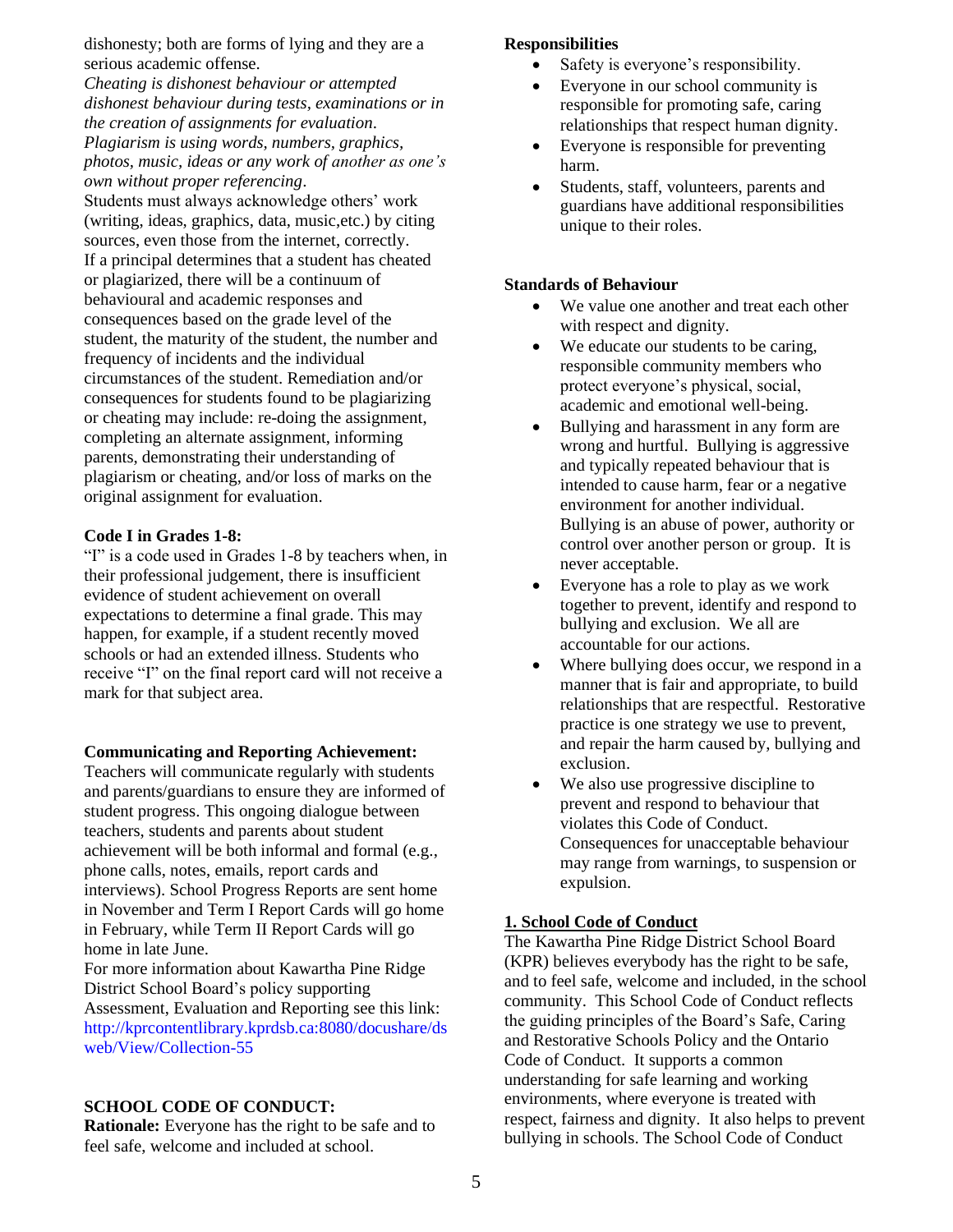applies to students while they are at school, engaged in a school-related activity, or in other circumstances where the activity affects the school climate. (please refer to page 2-5)

### **2. School Code of Conduct Responsibilities 2.1 Common School Community Member Responsibilities**

- Safety is everyone's responsibility.
- Everyone in our school community is responsible for promoting safe, caring relationships that respect human dignity.
- Everyone is responsible for preventing harm.
- Students, staff, parents and guardians have additional responsibilities unique to their roles.

## **2.2 Additional Student Responsibilities**

- exercise self-discipline, follow the established rules and accept responsibility for their actions, based on age and individual ability
- come to school prepared, on time, ready to learn and support a positive learning environment
- show respect for themselves, for others and for those in authority
- refrain from bringing anything to school that may compromise safety, inclusion or respect for the dignity of another member of the school community.

The use of personal mobile devices during instructional time is permitted under the following circumstances:

- for educational purposes, as directed by an educator
- for health and medical purposes
- to support special education needs

#### **2.3 Additional Staff Responsibilities**

- help students achieve their full potential and develop their self-worth
- assess, evaluate and report student progress
- communicate regularly and meaningfully with students, parents or guardians
- discipline fairly and consistently, taking any mitigating factors into account, as required by

school board regulations on Discipline/Promoting Positive Student Behaviour/Code of Conduct, and the School Code of Conduct

be on time and prepared for all classes and school activities

- prepare students for the full responsibilities of membership in their community/society
- safeguard students from persons or conditions that interfere with the learning process
- understand and minimize any biases that may affect student-teacher relationships.

#### **2.4 Additional Parent/Guardian Responsibilities**

- attend to their child's physical, social, academic and emotional well-being
- show an active interest in their child's school work and actively support student progress
- communicate regularly with the school
- help their child be neat, clean, appropriately dressed and prepared for school
- ensure their child attends school regularly, is on time, and gets to and from the school or bus stop safely
- promptly report to the school their child's absence or late arrival
- become familiar with the Code of Conduct and school rules
- encourage and assist their child in following the rules of behaviour
- assist school staff in dealing with disciplinary issues for their child.

#### **3. Standards of Behaviour**

## **3.1 Respect, Dignity, Civility, Equality and Responsible Participation in School Life**

We value one another and treat each other with respect and dignity. We educate our students to be caring, responsible community members who protect everyone's physical, social, academic and emotional well-being. Everyone in the school community must:

- respect differences among people, their ideas, opinions, experiences and perspectives
- treat one another with dignity at all times, especially when they disagree
- respect and treat everyone fairly, regardless of race, ancestry, place of origin, colour, ethnic origin, citizenship, creed, sex, sexual orientation, gender identity, gender expression, age, marital status, family status, disability or language
- respect and comply with federal, provincial and municipal laws
- demonstrate the character attributes set out by the school board
- respect the rights of individuals and groups
- show proper care and regard for school and student property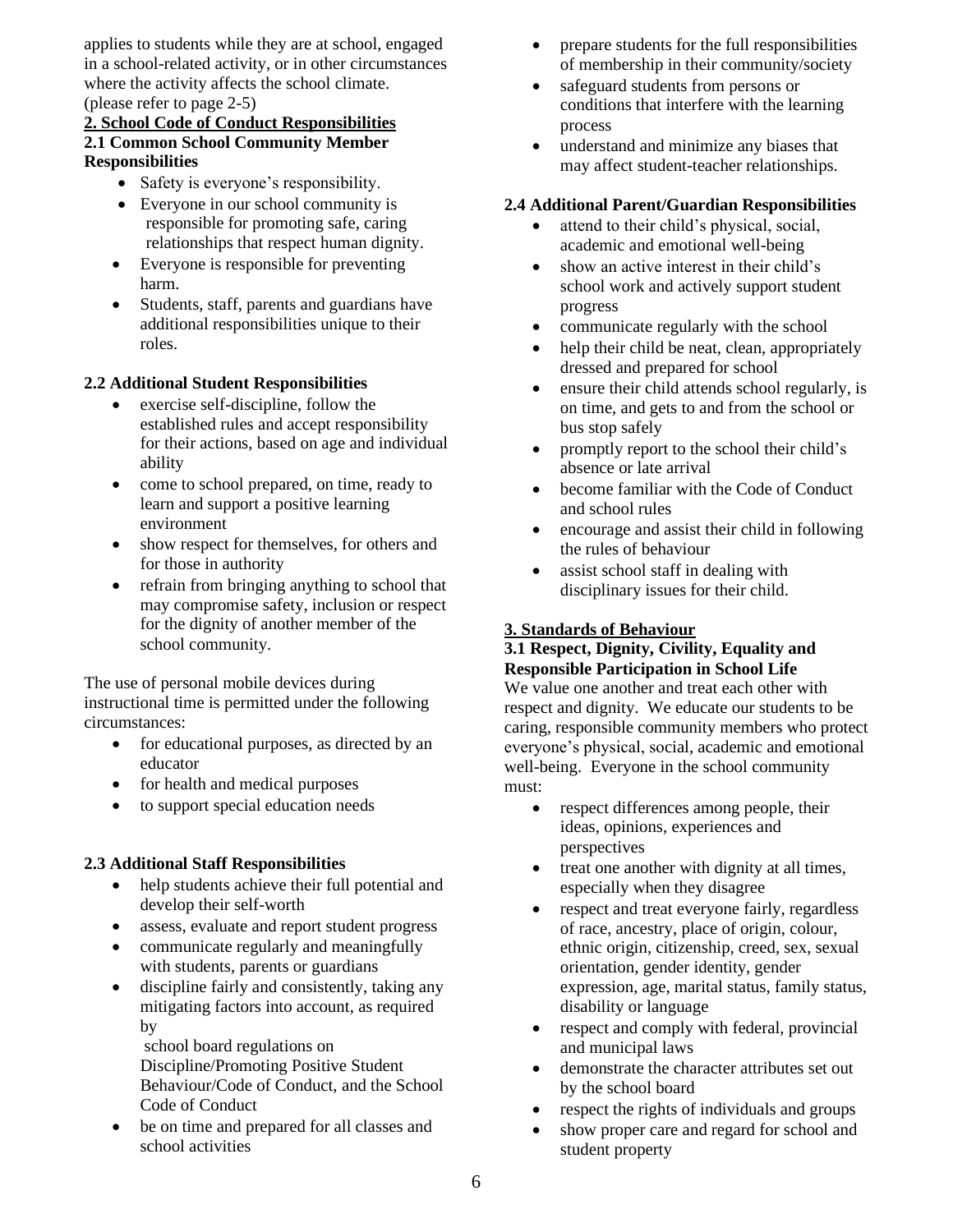- take appropriate measures to help one another
- address behaviours that are disrespectful, unwelcoming or that exclude anyone
- use non-violent means to resolve conflict
- dress appropriately with regard to exposure, cleanliness and message
- respect persons who are in a position of authority
- respect the common goal to work in a positive environment of learning and teaching.

## **3.2 Physical and Emotional (Psychological) Safety**

To protect the physical and psychological safety of everyone at school, we will not tolerate:

## **Weapons**

- possession of any weapon or replica weapon, such as firearms
- use of any object or means to threaten or intimidate another person
- causing injury to any person with an object

## **Alcohol and Drugs**

• possessing, being under the influence of, or providing others with, alcohol or restricted drugs

## **Physical Aggression**

- inflicting or encouraging others to inflict bodily harm on another person
- intimidation

## **Non-physical Aggression**

- emotional, sexual, homophobic, racist, sexist, faith-based, ability-based or social status-based actions that hurt an individual or group, whether intentional or not
- threatening physical harm, bullying or harassing others
- using any form of discrimination, stereotype, prejudice, harassment, hate/biasmotivated act.

Further to these standards of behaviour, all school members are expected to seek staff assistance, if necessary, to resolve conflict peacefully.

**Bullying and harassment** in any form are wrong and hurtful. Everyone has a role to play as we work together to prevent, identify and respond to bullying and exclusion. We all are accountable for our actions. Where bullying does occur, we respond fairly and appropriately, to build respectful relationships. Restorative practice is one strategy we use to prevent, and repair the harm caused by, bullying and exclusion.

**Bullying, by definition:** is aggressive and typically repeated behaviour by a pupil where:

- the behaviour is intended by the pupil to have the effect of, or the pupil ought to know that the behaviour would be likely to have the effect of:
- causing harm, fear, or distress to another individual, including physical, psychological, social or academic harm to the individual person's reputation or harm to the individual's property; or
- creating a negative environment at a school for another individual
- the behaviour occurs in a context where there is a real or perceived power imbalance between the pupil and the individual based on factors such as size, strength, age, intelligence, peer group power, economic status, social status, religion, ethnic origin, sexual orientation, family circumstances, gender, gender identity, gender expression, race, disability or the receipt of special education.
- the behaviour includes the use of any physical, verbal, electronic, written or other means.

**Cyber-bullying** includes bullying by electronic means, including:

- creating a web page or blog in which the creator assumes the identity of another person
- impersonating another person as the author of content or messages posted on the Internet
- communicating inappropriate material electronically to more than one individual, or posting material on a website that may be accessed by one or more individuals.

*Bullying*, in any form, has negative effects on:

- a student's ability to learn
- healthy relationships and the school climate
- a school's ability to educate its students.
- **We will not accept bullying** on school property, at school-related activities, on school buses, or in any another circumstances (e.g., online) where bullying has a negative effect on school climate.

## **4. School Code of Conduct Rules**

- Students must be allowed to learn.
- Teachers must be allowed to teach.

The following behaviours are **not acceptable** for anyone in the school community: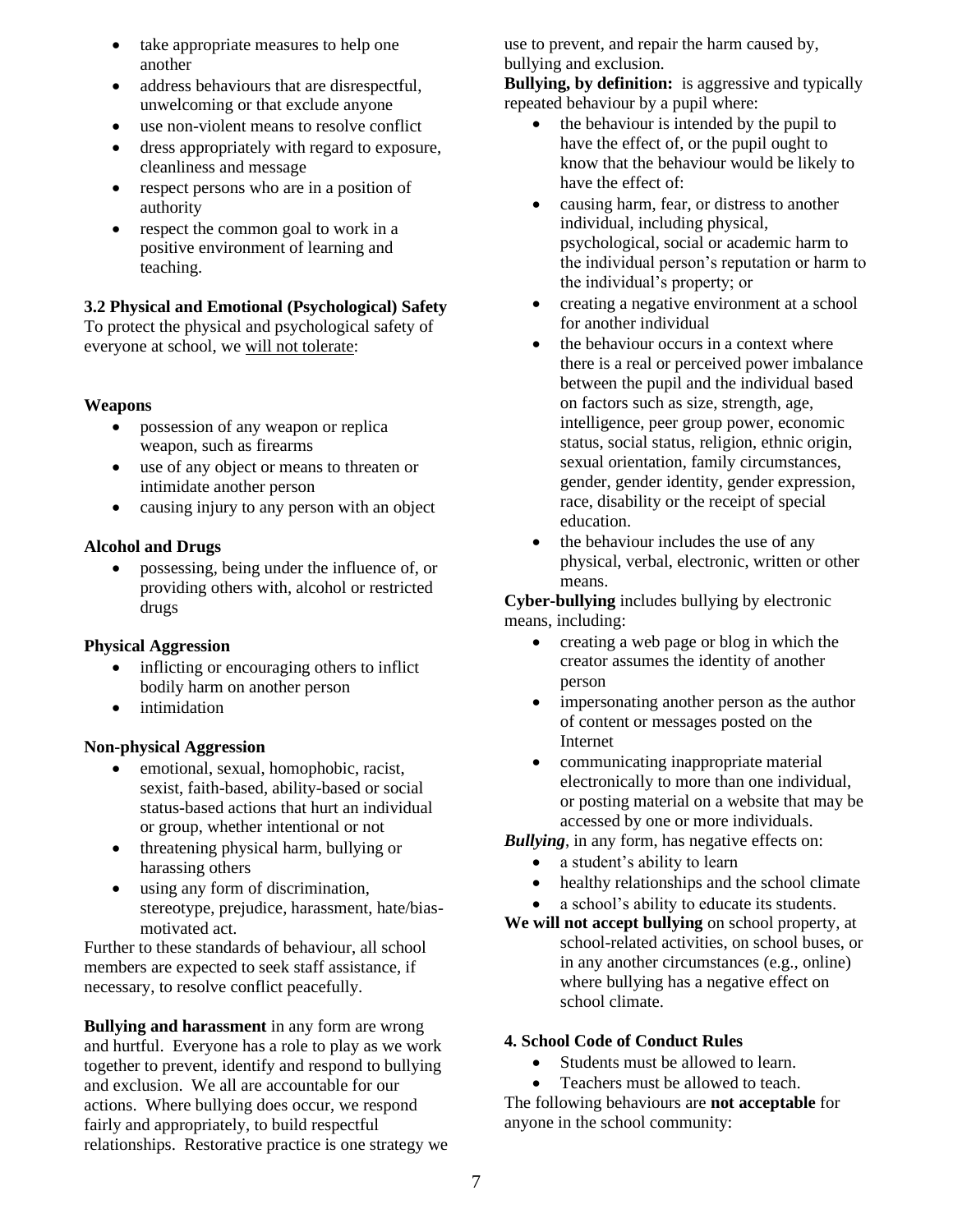- physical, verbal, electronic, written or other means of sexual or psychological abuse (e.g., sarcasm, ridicule, humiliation)
- assault
- bullying
- actions motivated by hate, bias or discrimination (e.g., on grounds of race, ancestry, place of origin, colour, ethnic origin, citizenship, creed, sex, sexual orientation, gender identity, gender expression, age, marital status, family status or disability).
- damage to property in the school environment (including school grounds, buses, trips.)

The principal may apply these rules when the pupil's conduct outside school negatively impacts the school.

## **5. School Code of Conduct Procedures 5.1 Search and Seizure**

In alignment with our *Police/School Board Protocol*, school authorities have the right to search student school and personal property (such as, but not limited to; lockers, desks, purses, backpacks, pockets etc.) without permission and without prior notice. This would normally only occur when the person in authority felt there were reasonable grounds for suspicion that the student had something in their possession that was either stolen or posed a possible risk of harm to others at the school (example; drugs, a weapon etc.) Police may be contacted if the search reveals such an item.

## **5.2 Signage**

• Signs will be posted directing visitors to begin their visit at the office.

## **6. Strategies to Promote Positive Student Behaviour**

#### **\*refer to page 12 Behavioural Consequences section**

## **6.1 Prevention Strategies**

Percy Centennial and the KPR Board promote academic excellence through the character attributes of respect, responsibility, honesty, integrity, empathy, fairness, initiative, perseverance, courage and optimism, to enable all students to reach their full potential. Schools also use restorative practice, an approach that manages conflict by repairing harm and strengthening relationships. It holds the individuals causing harm accountable for their actions, and it allows everyone – the person harmed, the person causing harm and others affected – to express the harm that was caused and any resulting needs. Restorative practice allows reparation

("making it right"), healing and reintegration, while preventing future harm. It may include responses ranging from informal conversations or meetings, to formal restorative conferences.

In addition, the Board's Code of Conduct sets clear standards of behaviour that are firm and fair. These standards apply to everyone in the school system – students, parents, guardians, volunteers, employees – whether on school property, on school buses, at school-related events or activities, or in other circumstances that could affect school climate. **Prevention strategies** are designed to:

- establish a positive school climate
- maintain effective classroom management and discipline
- encourage, reinforce and reward positive behaviour
- promote social skills development
- provide information regarding anger management programs
- use peer counselling and conflict resolution
- use effective, respectful home-school communication*.*

## **6.2 Supportive Intervention Strategies** use:

- "teachable moments" (using a current situation or news story to teach students a valuable skill or lesson)
- verbal reminders, redirection and reinforcement
- interviews, discussion and active listening
- offering positive choices to support positive behaviour/citizenship
- problem solving techniques including restorative practices
- contracts for expected behaviour
- appropriate outside agency support
- school/Board/community resources
- understanding of individual and group interactions and power imbalances within society
- learning and information-sharing to better understand people and situations.

## **6.3 Community Threat Assessment Protocol**

The KPR school board also has a Community Threat Assessment Protocol (CTAP) in place with many local agencies and police services. When student behaviours pose a potential threat to safety or risk of serious harm, the CTAP helps principals take immediate steps to protect student well-being and respond to threatening incidents. Please speak with the principal for further information on this protocol. **7. Consequences for Unacceptable Behaviour**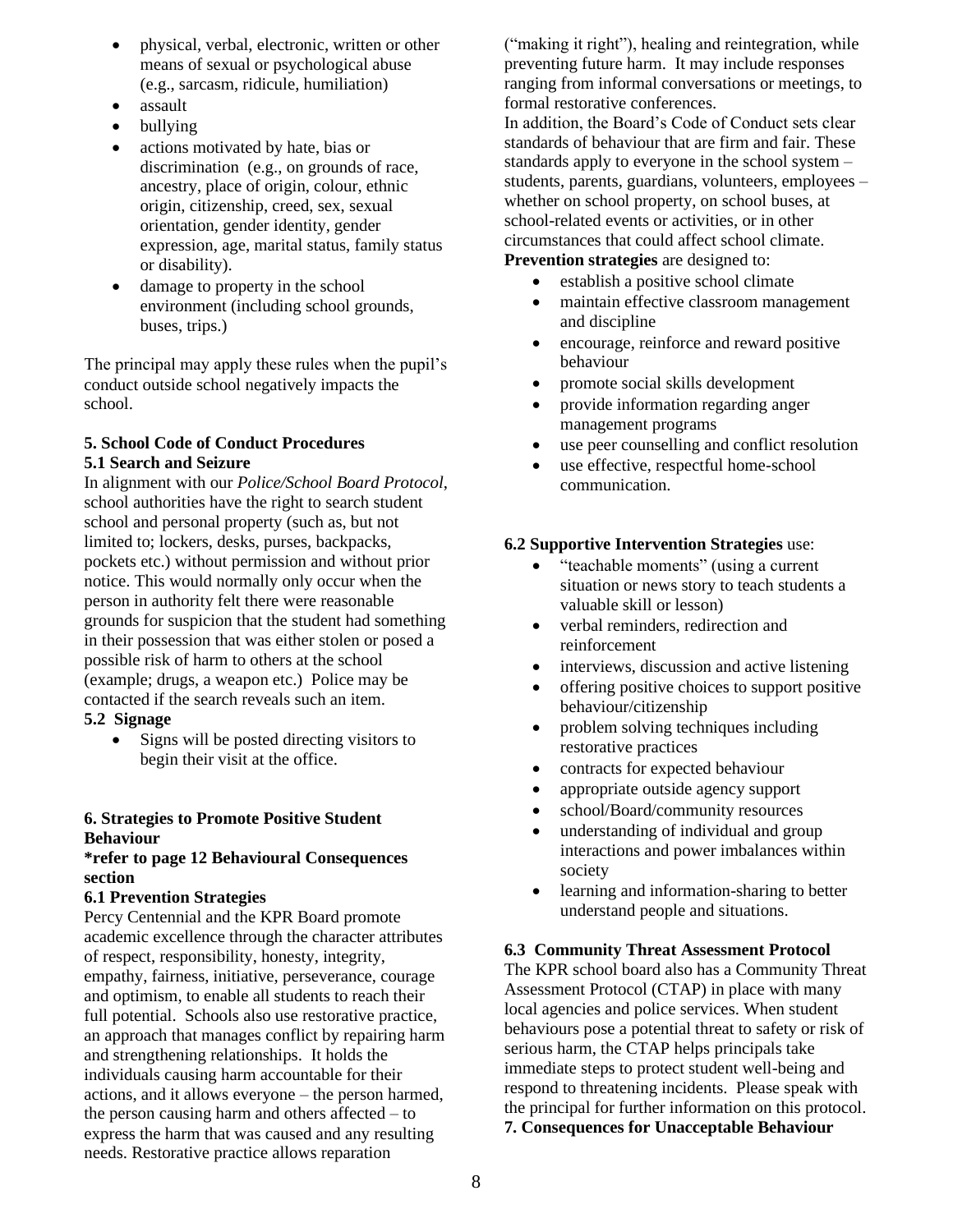Consequences for unacceptable behaviour are appropriate to the individual, circumstances and actions. Schools use progressive discipline, with a range of responses, supports and restorative practices that promote positive behaviour and inclusive school cultures. Consequences are firm, fair, clear and appropriate to the student's age and development. They include learning opportunities, to reinforce positive behaviours and help students make good choices. For students with special education needs, consequences and supports are consistent with the student's Individual Education Plan (IEP). The Board, principals and vice-principals consider all mitigating and other factors, as required by legislation. Progressive discipline and restorative approaches are outlined in detail in the Safe, Caring and Restorative Schools Manual for administrators.

#### **7.1 Consequences may include one or more of the following:**

- warnings
- time-outs
- time-owed
- restricted privileges
- apology
- restitution (e.g., paying for damage, doing community service)
- suspension
- expulsion

**7.2** The Principal, or their designate, **will consider suspending** a student if they believe that the pupil has participated in any of the following infractions:

- Uttering a threat to inflict serious bodily harm on another person.
- Possessing alcohol or illegal drugs.
- Being under the influence of alcohol.
- Swearing at a teacher or at another person in a position of authority.
- Committing an act of vandalism that causes extensive damage to school property at the pupil's school or to property located on the premises of the pupil's school.
- Bullying

*Bullying, by definition, is aggressive and typically repeated behaviour by a pupil where:*

• *the behaviour is intended by the pupil to have the effect of, or the pupil ought to know that the behaviour would be likely to have the effect of causing harm, fear, or distress to another individual including physical, psychological, social or academic harm to the individual person's reputation or harm to the individual's property, or creating a negative environment at a school for another individual.*

- *the behaviour occurs in a context where there is a real or perceived power imbalance between the pupil and the individual based on factors such as size, strength, age, intelligence, peer group power, economic status, social status, religion, ethnic origin, sexual orientation, family circumstances, gender, gender identity, gender expression, race, disability, or the receipt of special education.*
- *Behaviour includes the use of any physical, verbal, electronic, written or other means. Cyber-bullying includes bullying by electronic means including:*
	- *creating a web page or blog in which the creator assumes the identity of another person,*
	- *impersonating another person as the author of content or messages posted on the internet, and*
	- *communicating inappropriate material electronically to more than one individual or posting material on a website that may be accessed by one or more individuals.*
	- *bullying adversely affects a student's ability to learn.*
	- *bullying adversely affects healthy relationships and the school climate.*
	- *bullying adversely affects a school's ability to educate its students.*
	- *bullying will not be accepted on school property, at school related activities, on school buses, or in any other circumstances(e.g. on-line) where engaging in bullying will have a negative impact on the school climate.*
	- Persistent opposition to authority.
	- Habitual neglect of duty.
	- The willful destruction of school or Board property.
	- The use of profane or improper language.
	- Conduct injurious to the moral tone of the school or to the physical or emotional wellbeing of self or others in the school.
	- Being involved in a physical altercation.
	- Inappropriate physical contact.
	- Failing to complete medical immunizations as required by the Public Health Department.

**7.3** As required by law, a student **shall be suspended and considered for expulsion** on the following grounds:

• Possessing a weapon, including possessing a firearm.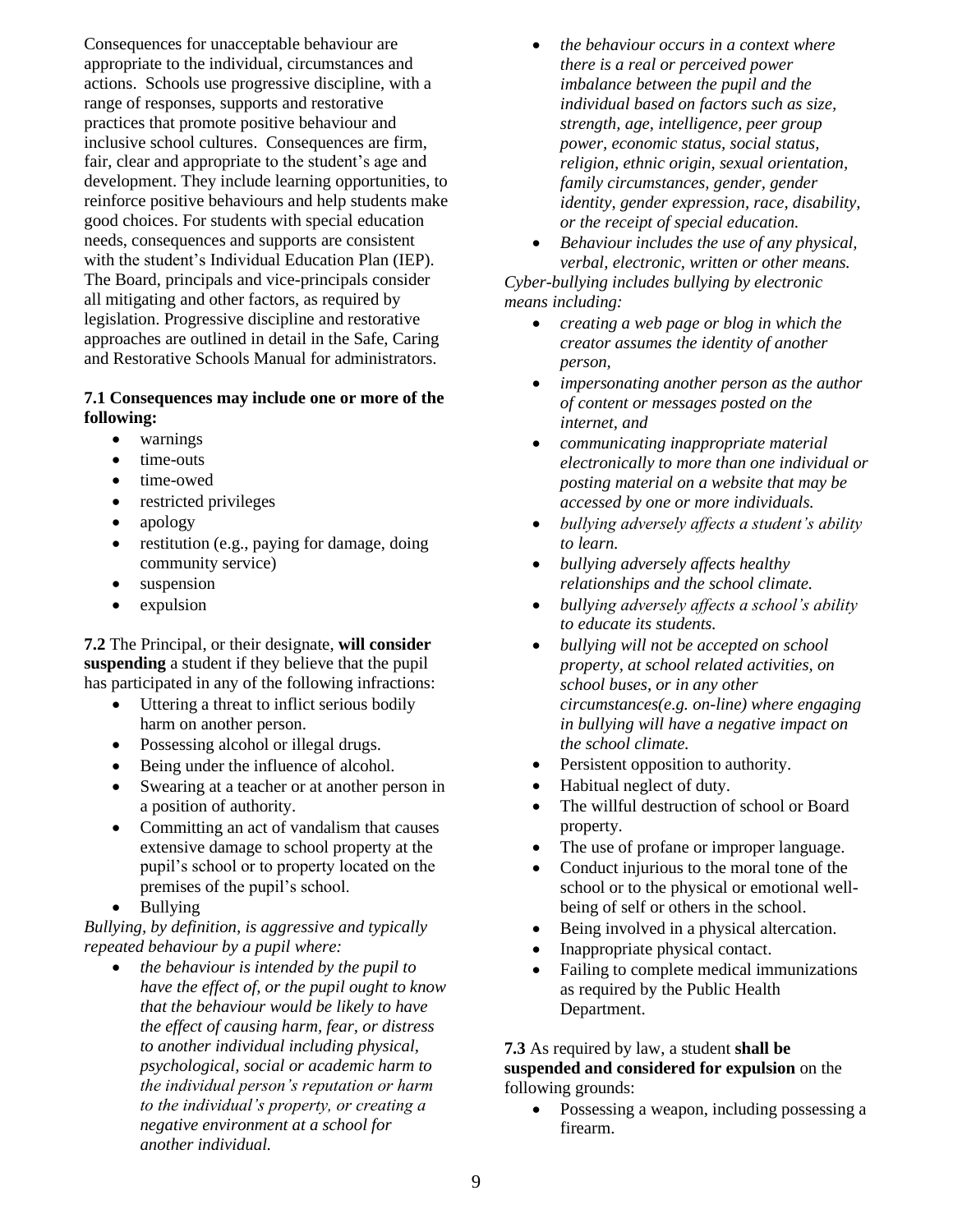- Using a weapon to cause or to threaten bodily harm to another person.
- Committing physical assault on another person that causes bodily harm requiring treatment by a medical practitioner.
- Committing sexual assault.
- Trafficking in weapons or in illegal drugs.
- Committing robbery.
- Giving alcohol to a minor.
- Bullying, if:
	- the pupil has previously been suspended for engaging in bullying, and
	- the pupil's continued presence in the school creates an unacceptable risk to the safety of another person.
- Any incident including bullying, that is motivated by bias, prejudice or hate based on race, national or ethnic origin, language, colour, religion, sex, age, mental or physical disability, sexual orientation, gender identity, gender expression, or any similar factor (e.g. socio-economic status, appearance).

**7.4** In accordance with provincial directives, a student **may be suspended, and expulsion may be considered**, if:

- the pupil commits an infraction in the school community, which has an adverse effect on the school
- the pupil's pattern of behaviour is so "refractory" (unmanageable) that the pupil's presence is
	- harmful to the learning environment
- the pupil has taken part in activities that:
	- cause the pupil's presence to be harmful to the physical or emotional well-being of others in the school
	- cause extensive damage to property at the school or to property located on the premises of the pupil's school
	- the pupil's pattern of behaviour has shown the pupil has not prospered by the instruction available, and the pupil persistently resists changing their behaviour.

Where illegal activities – including those noted above – take place, schools also involve their local police service. The School Board – Police Protocol guides police involvement in schools.

KPRDSB SAFE, CARING AND RESTORATIVESCHOOLS: Discipline/Promoting Positive Student Behaviour/Code of Conduct (Regulation Code: ES-1.1.1A) POSITIVE STUDENT BEHAVIOUR/ Policy (Code Reference: ES-1.1 )

## **Behavioural Consequences**

Consequences shall be appropriate to the individual, related to the circumstances and/or actions and progressive when appropriate.

Edmison Heights staff strive to provide a **consistent** approach to misdemeanors taking individual differences into consideration. Occasionally, a student may misbehave and not abide by his/her responsibilities. When this occurs, students need to experience effective discipline; one that clearly demonstrates to students that logical consequences follow inappropriate behaviour. In the regard, students need to:

- know they have done wrong;
- take responsibility for their actions;
- solve the problem and accept the consequences;
- have their dignity left intact.

When logical consequences are applied, individuals are better able to take responsibility for their actions and problems are resolved.

Inappropriate behaviour can be categorized as minor or major. Minor events are usually dealt with immediately by the adult involved, usually the teacher. Logical consequences are generally related directly to the problem. For example, time-out on the yard may result from playing too roughly. When minor offences continue, at times parents are contacted to assist the school with a resolution.

Major incidents are another matter. The action taken is determined by the seriousness of the problem. At the most extreme is suspension/expulsion from school. Major events range from deliberate serious bodily harm to another individual, perpetual absence from school, persistent noncompliance to authority, and deliberate noncompliance with the behavioural expectations of the school.

Consequences may include, but are not limited to the following:

- verbal discussion
- restorative practice
- warnings
- time-outs
- time owed
- restricted privileges
- restitution (e.g., financial, community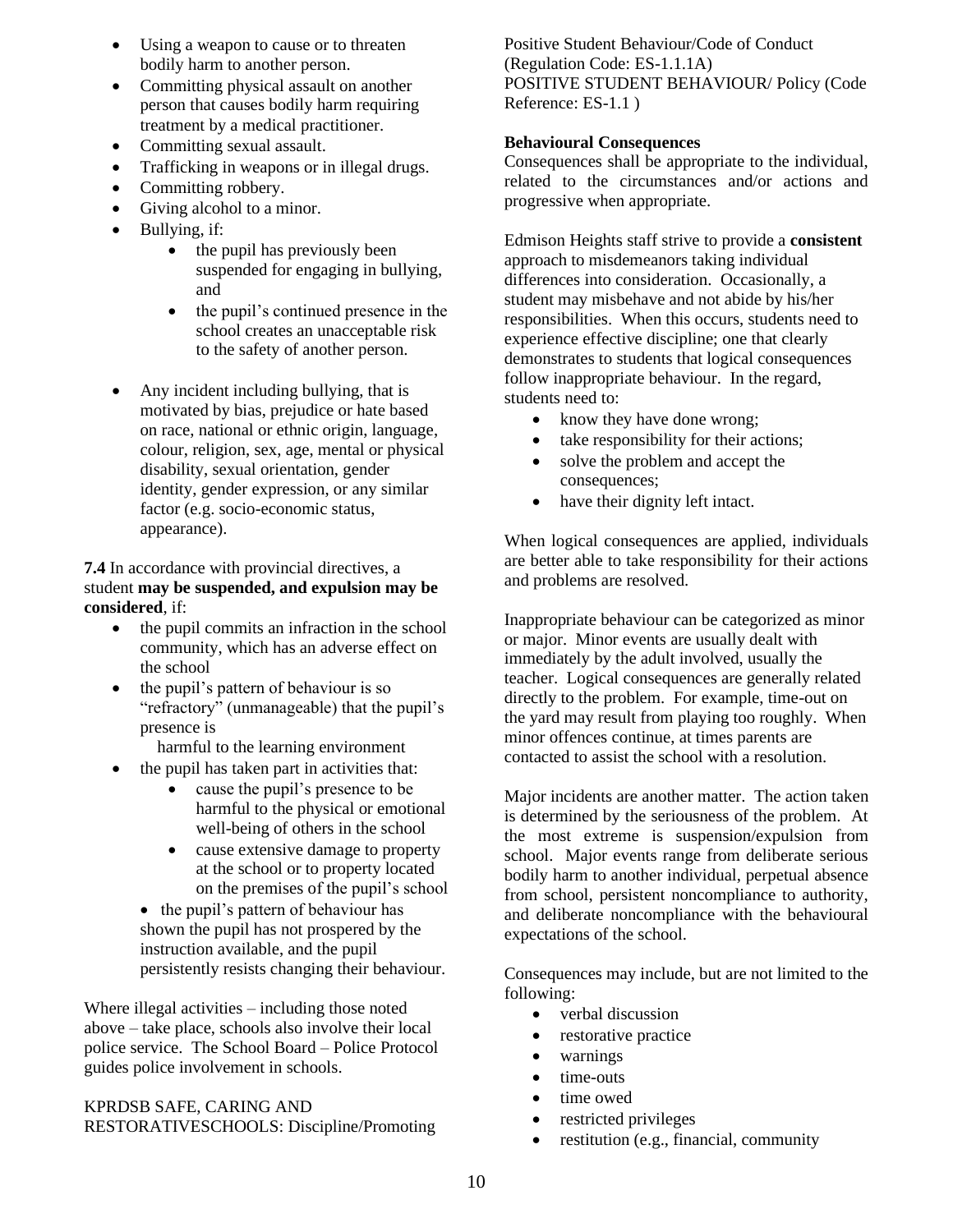service)

- suspension
- expulsion

## **Trips and Transportation**

It is the intention of the Kawartha Pine Ridge District School Board to provide the safest possible transportation in an efficient and economical manner. Bus transportation is a **privilege** and when students interfere with the safety and efficient travel of others on the bus, this privilege may be lost for a period of time whereby a bus report/phone call is sent home.

If you are experiencing difficulties with the expectations of the bus driver, the parent/guardian will be contacted. In the event of withdrawal of bus privileges, parents/guardians are responsible for transportation to and from school. Amongst behaviours which are not appropriate on a bus are getting out of seats while the bus is in motion, fighting, throwing articles in and out of the bus windows, obscene language, and not following the bus driver's instructions.

Bus students are assigned to a particular bus and the Board incurs the cost of insurance for those students. Bus students may NOT take friends onto the bus, or change buses to ride to a friend's.

From time to time, students take field trips. The same bus rules apply during these events. The cost of busing on trips is divided amongst all students participating, and cannot be avoided by parents/guardians providing their own transportation. Parent volunteers on field trips are expected to ride the provided transportation in order to assist with supervision and meet Ministry and Board established ratios for out of classroom programs.

#### **Inclement Weather**

In the event of inclement weather, the Board does endeavour to keep all elementary and secondary schools open, even in the event of bus cancellations. Bus students (only) not in attendance due to bus cancellation are not marked absent. Parents and students are urged to tune into local radio stations for possible bus cancellations or visit **[www.stsco.ca.](http://www.stsco.ca/)**

## **Lost and Found**

The student Lost and Found box is located by the main floor entrance. Many teachers also maintain a classroom Lost and Found. Careful labeling of items such as clothing and lunch bags will most likely ensure their return. At the end of each term, the contents of the Lost and Found box are put on display for students to peruse. Items deemed suitable for re-use are donated to a local charity. Please do not send any items of a valuable nature to school.

## **Pediculosis**

We support families in addressing this health nuisance. We suggest families conduct regular checks to ensure that each child's hair is free of lice and nits. If you find that your family is host to these unwanted guests, please alert the school as soon as possible. Children who have head lice will be readmitted to class once they've had treatment.

## **Emergency Procedures**

Edmison Heights has emergency procedures in place for both on-site and off-site emergencies. Fire drills are conducted six times and lockdowns twice throughout the school year. Please inquire at the office if you have any questions.

## **Lockdowns**

Definitions:

Lockdown: used only when there is a major incident or threat of school violence within the school, or in relation to the school.

Hold and Secure: used when it is desirable to secure the school due to an ongoing situation outside and not related to the school (e.g., bank robbery occurs near the school). In this situation, the school continues to function normally, with the exterior doors being locked until such time as the situation near the school is resolved.

Shelter in Place: used for an environmental or weather related situation, where it is necessary to keep all occupants within the school to protect them from an external situation (e.g., chemical spill, blackout, explosion, extreme weather).

## **School Lockdown Procedures:**

Upon hearing the School Lockdown announcement "Emergency- Initiate School Lockdown", staff will immediately initiate lockdown procedures. During lockdown procedures, occupants will disregard the fire alarm system and school bells unless otherwise informed. School lockdown is in effect until cancelled by Police. It is possible that during a drill, the Principal or designate will release occupants from the Lockdown.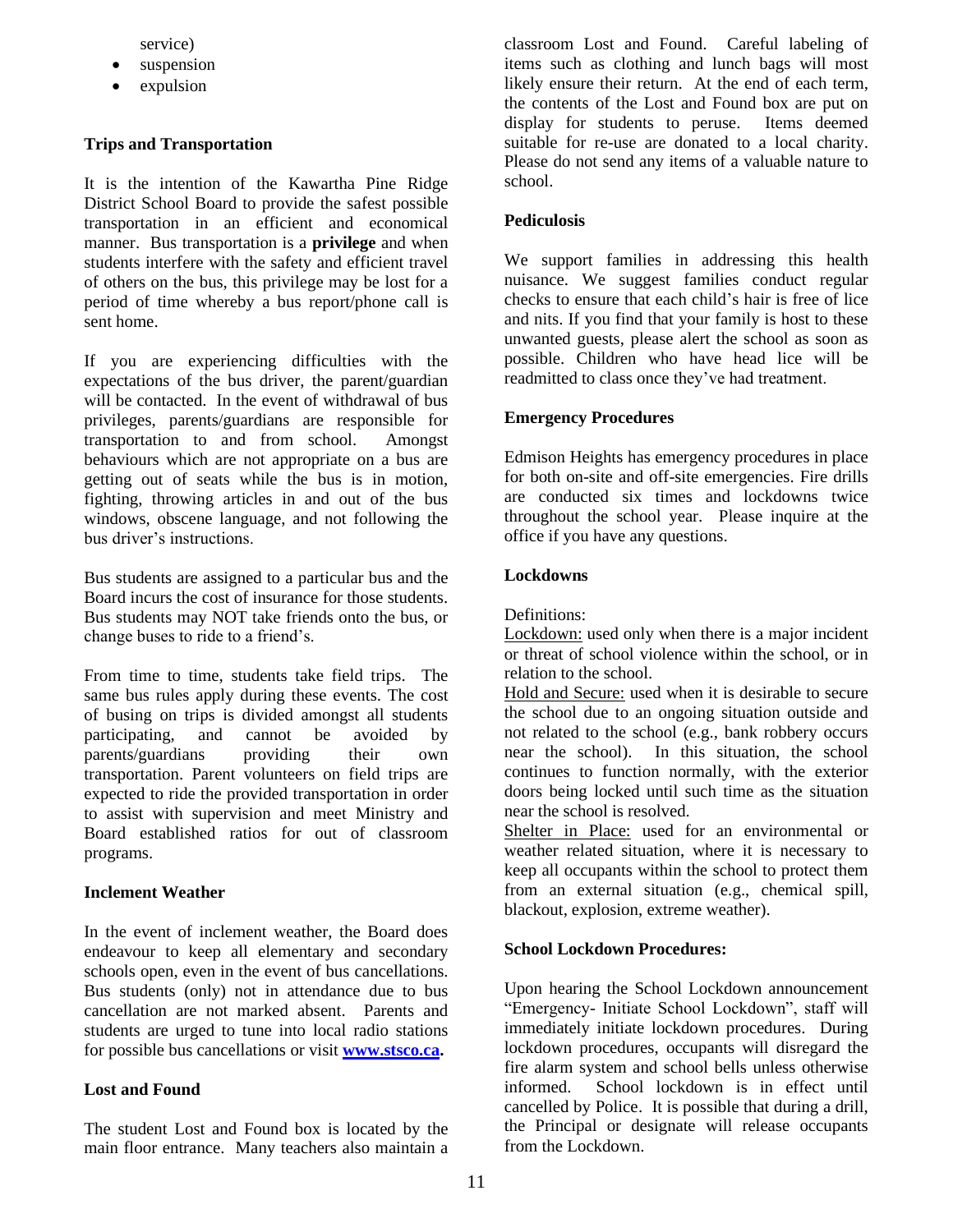## **Textbooks and Library Books**

Students are expected to maintain textbooks and library books in good condition and return the books that have been assigned when requested. If books are lost or damaged, the parent/guardian will be billed for the cost of replacement. The average cost of a textbook is \$45.00.

#### **Internet Access**

Students at Edmison Heights have teacher supervised Internet access with parent permission. Internet forms are sent home early in the  $1<sup>st</sup>$  term for signature. Edmison is wi-fi accessible.

## **Messages and Office Telephone**

The use of the office phone will be limited to student use for school related changes in plans (i.e. cocurricular activities, detentions, extra help). The school phone is not available for making changes in social plans.

**Parent Note:** Please talk with your children and review family plans for the day; for example, appointments, pick-up after school, and other special arrangements. Changes in your child's regular routines can be communicated to the teacher through this agenda and/or by a handwritten note to the office. **Calls should be of an emergency nature only.**